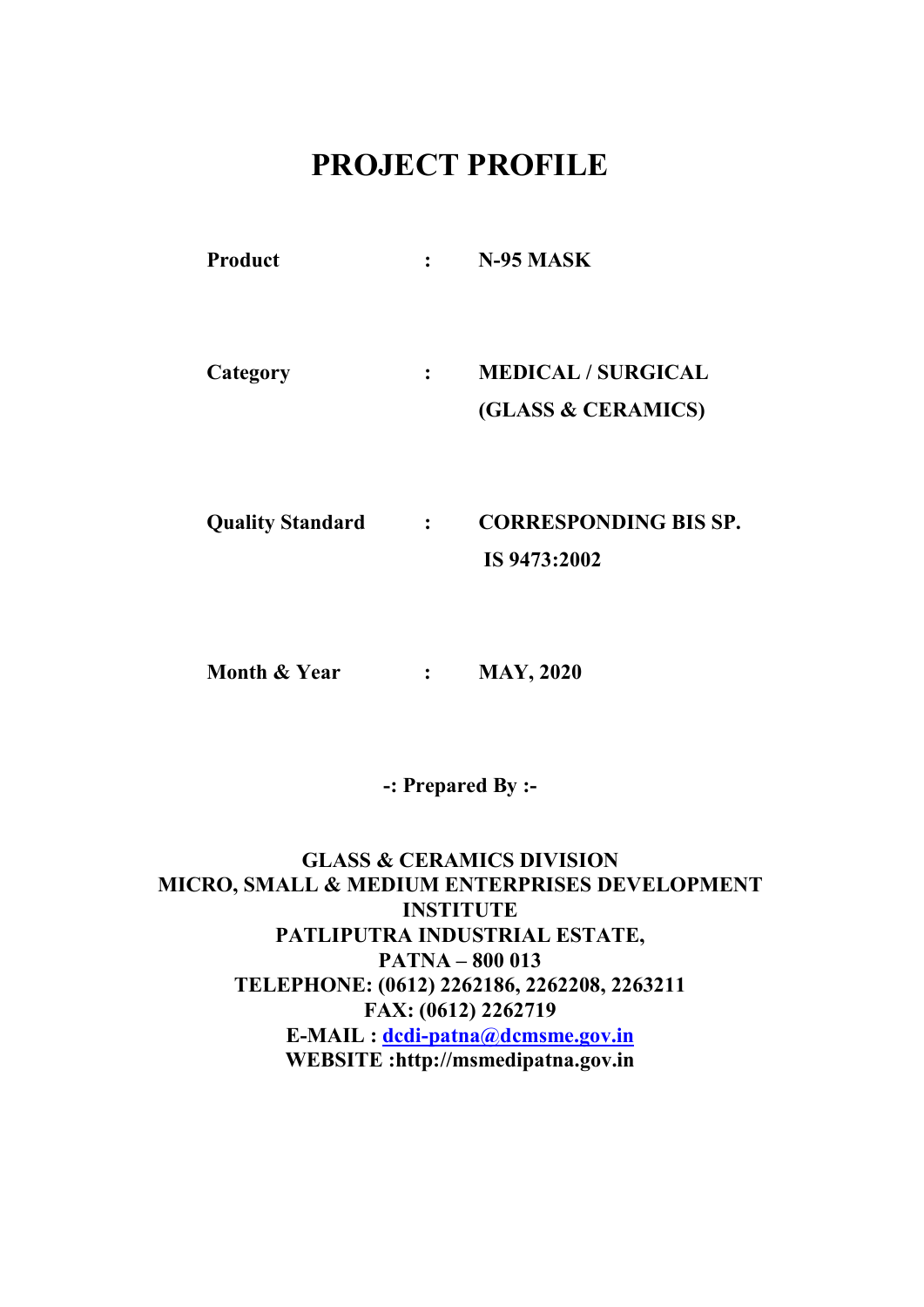# N-95 MASK

======================

#### A. INTRODUCTION :

N-95 respirators and surgical masks (face masks) are examples of personal protective equipment that are used to protect the wearer from airborne particles and from liquid contaminating the face. The N95 masks are specially designed to filter out at least 95% particles from breathing in including dust and molds.

A medical N-95 respirator consists of multiple layers of nonwoven fabric, often made from polypropylene. The two outward protective layers of fabric, covering the inside and outside of the mask are created using spun bonding. Between the spun bond layers there's a pre-filtration layer, which can be as dense as 250  $g/m^2$ , and the filtration layer. The pre-filtration layer is usually a needled nonwoven fabric material. The last layer is a high efficiency melt-blown electrets (or polarized) nonwoven material, which determines the filtration efficiency.

This project profile has been prepared to promote and encourage the existing as well as budding entrepreneurs to setup a manufacturing facility to produce N-95 Mask and cater to the demand of N-95 masks keeping in view the emerged growing need during the present pandemic days because of COVID-19. It also aims at to create the job for the migrant labourers returned to Bihar in addition to create the scope of training and new line of entrepreneurship.

#### B. MARKET :

The demand for N-95 masks has increased rapidly, with the sudden outbreak of global pandemic COVID-19 across the globe. With the rapid surge in the patient pool around the world, due to infectious disease such as COVID-19, is boosting the growth of the market. Increasing demand for N95 masks across the world due to shortage of masks, further fuelling the growth of the market. In addition to this, with the outbreak of the Corona Virus, the demand is up to 100 times higher than regular demand in the world. In the countries like India there is a ample need of such product both at the Healthcare units as well as other Industrial units and organization to provide protection from the air transmitted nano-particles.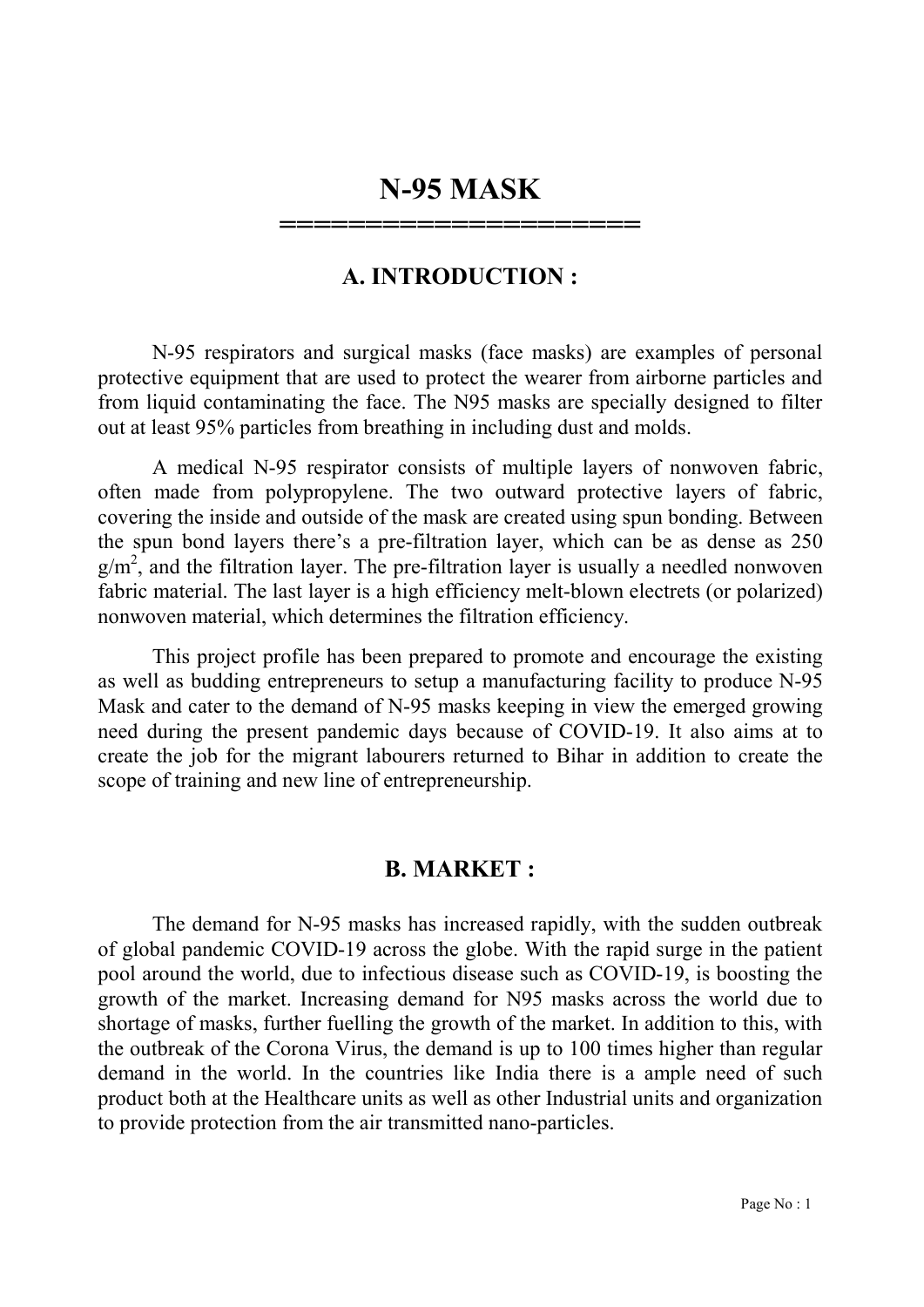#### C. BASIS AND PRESUMPTION

- 1. The basis for calculation of production capacity is on single shift basis, working of 25 days per month on 75% efficiency. The time required for achieving envisaged capacity utilization is assumed as one year.
- 2. The estimated life of project will vary form product to product. However, the general life of project is taken of building if constructed 20 years, machinery and equipment 10 years. Accordingly, the depreciation on different items are taken as on building 5%, machinery and equipment 10%, furnace/kiln/calciner 25%, moulds and fixtures 25% and office equipment  $(a)$  20%.
- 3. BEP for the scheme has been calculated on full capacity utilization.
- 4. Rate of interest has been taken as 16% on an average. This however, is likely to vary depending upon the financial outlay and location of the unit.
- 5. The cost of machinery & equipment as indicated in the scheme are approximate to those ruling at the time of preparation of the scheme. The entrepreneur may check up the exact price for specific make and model of the machine selected.
- 6. Non-refundable deposits, cost of preparation of projec profile, etc. may be considered under pre operative expenses.
- 7. The provisions may in other respects vice-versa raw materials, labour wages, utilities, overheads, etc. are drawn on the basis of standard variation and output. The cost indicated against each are approximate based on local market conditions and observation. The entrepreneur may find out the exact cost from the concerned sources.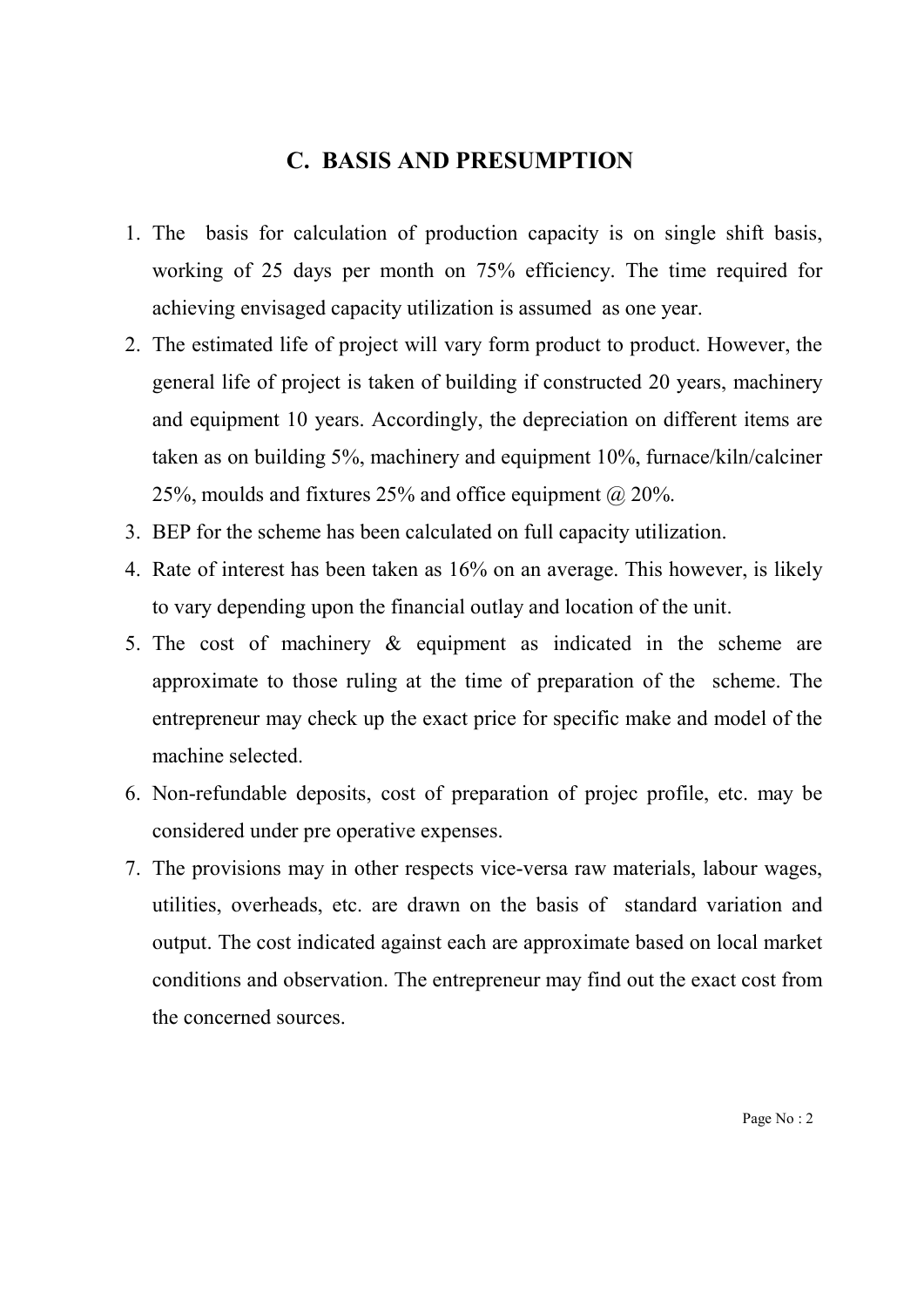### D.IMPLEMENTATION SCHEDULE

## Project implementation Schedule

The major activities in the implementation of the project have been listed and the estimated average time for implementation of the project is indicated for 06 months.

| <b>Sl. No.</b> | <b>Activity</b>                                                                        | <b>Period</b> in<br>months |
|----------------|----------------------------------------------------------------------------------------|----------------------------|
| $\mathbf{1}$   | Preparation of Project Report                                                          | 01                         |
| $\overline{2}$ | Registration and other formalities                                                     | 01                         |
| 3              | Arrangement of land & approval of Plan by Local<br>Authority                           | $01 - 02$                  |
| $\overline{4}$ | Sanction of loan by financial institution                                              | $02 - 03$                  |
| 5              | Approval from other Govt. Agencies including<br>health, labour, pollution control etc. | $02 - 03$                  |
| 6              | Plant and machinery                                                                    | $03 - 04$                  |
| a)             | Placement of order                                                                     | 03                         |
| $\mathbf{b}$   | Procurement                                                                            | 04                         |
| $\mathbf{c})$  | Power connections, electrification                                                     | 04                         |
| $\mathbf{d}$   | Installation, errection of machinery test equipment                                    | 04                         |
| 5              | Procurement of raw materials                                                           | $04 - 05$                  |
| 6              | Recruitment of technical personnel                                                     | $04 - 05$                  |
| $\overline{7}$ | Trial production                                                                       | 05                         |
| 8              | Commercial production                                                                  | 06                         |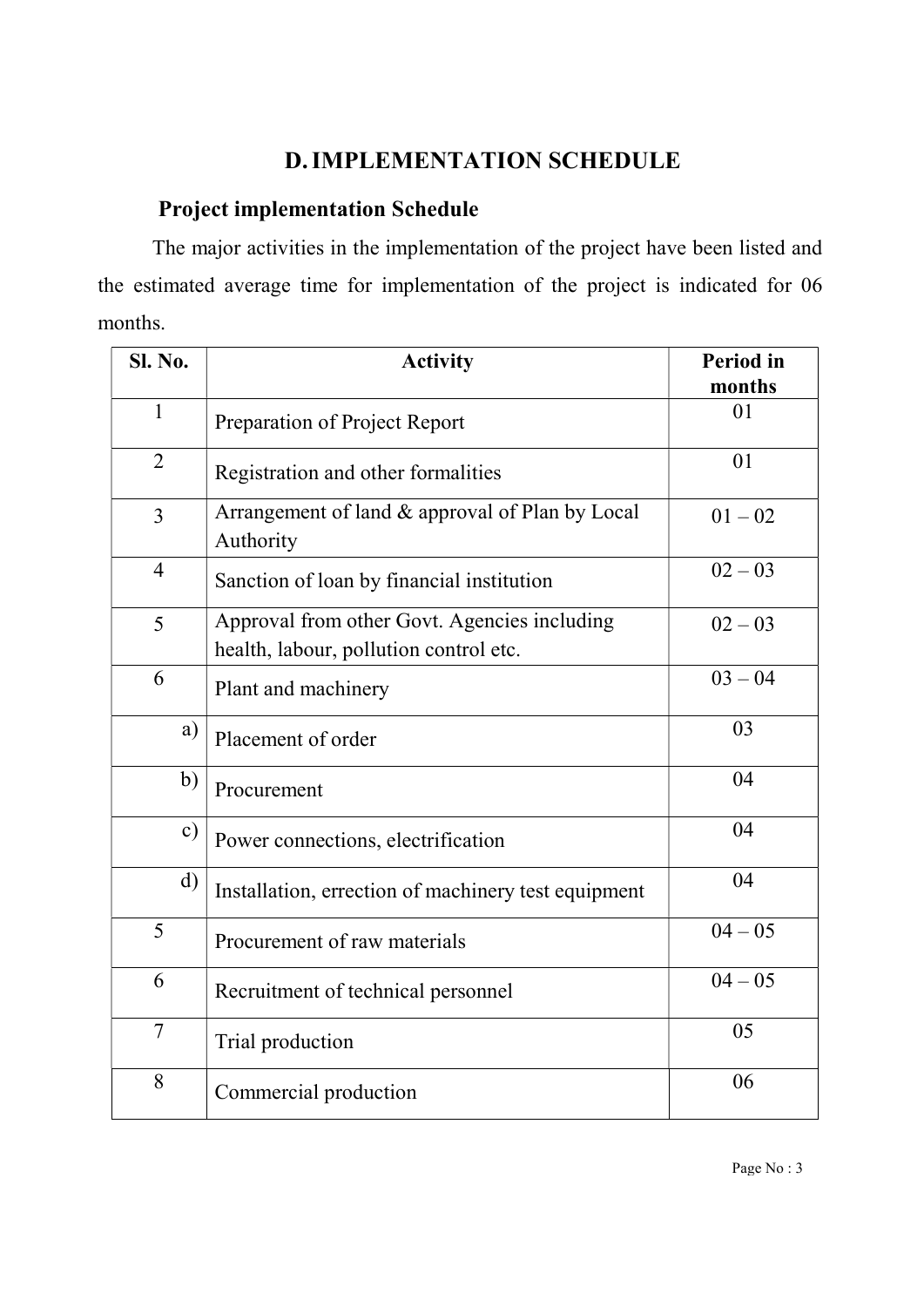#### E. TECHNICAL ASPECTS

#### 1. PRODUCTION DETAILS & PROCESS OF MANUFACTURE

It is proposed to produce the N-95 Masks through an automatic plant having different arrangements. It would be a servo motion with PLC control to execute automatic production from raw materials of 3 to 6 layers to finished product output. A series of operations will be taking place viz. Unwinding the roll, Ultrasonic compounding, Nasal strip inserting, folding, Pre-press compounding, Ultra sonic compounding, rolling and cutting. The Ear belt of the Mask is automatically transported to the attachment area of the manufactured mask body to the inclined connecting station on the conveyor system. The ear belt with fixed size is attached by ultrasonic welding

#### 2. POLLUTION CONTROL

The necessary approvals lioke "Consent to Establish" and "Consent to Operate" is required to obtained from State Polluition Control Board.

#### 3. ENERGY CONSERVATION

The plants & machinaries proposed in this project profile are of latest technology. The machines are state of art and energy efficient. Hence, it is presumed that the unit will operate at optimum energy cost and will contribute in energy conservation.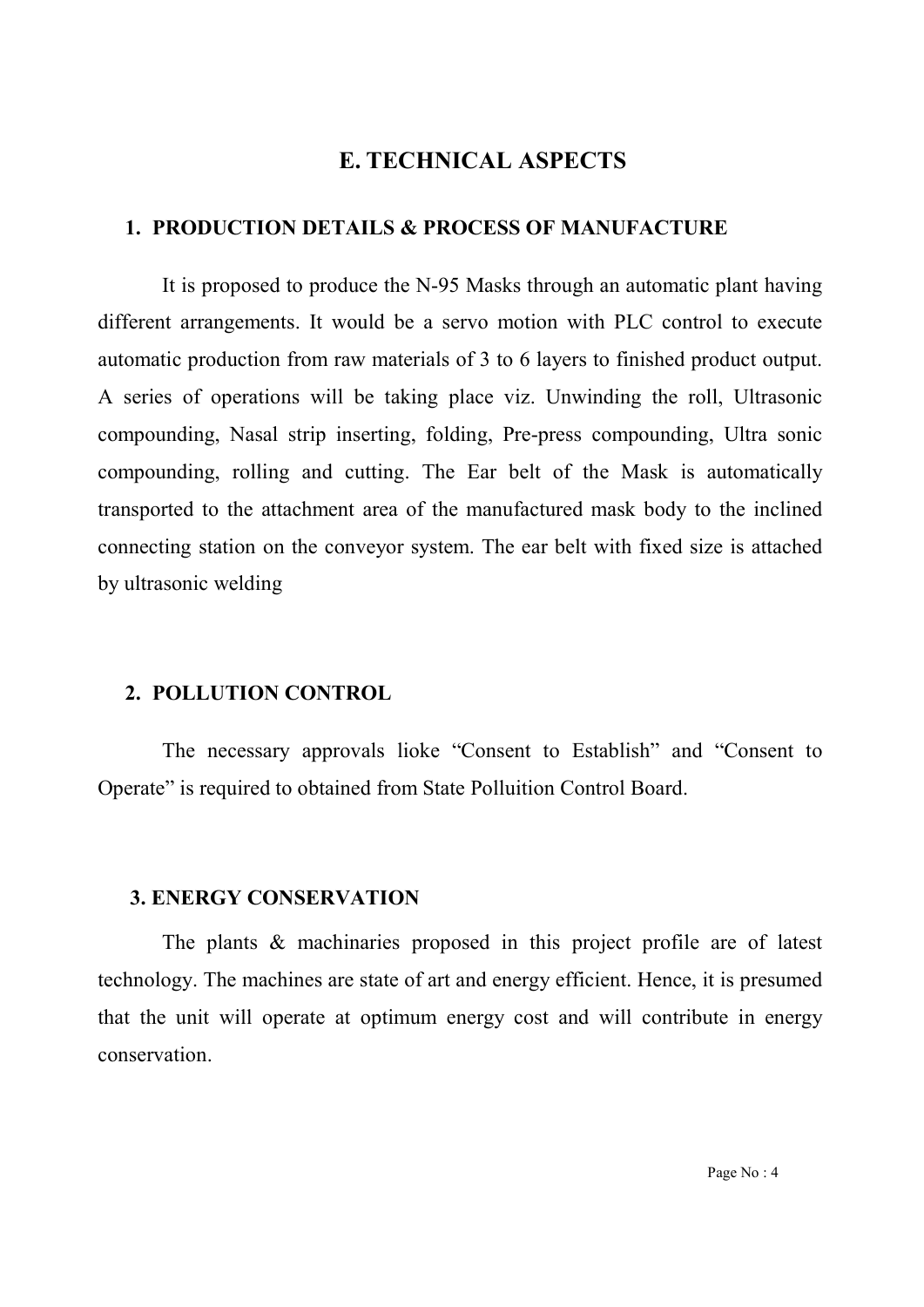### F. INSPECTION AND QUALITY CONTROL

Being the product is a part of protective equipment and mostly used in Healthcare sector, the quality must have to as per the prescribed standards. The corresponding BIS specification is IS9473:2002. The Testing shall be conducted and confirmed in any NABL accredited Laboratory. As such SITRA and DRDE are the main agencies for testing the N-95 Masks. One of Technology Centre of Ministry of MSME, the PPDC, Meerut is in process of equipping their testing laboratory with the facilities of testing of different PPEs.

 Moreover, the raw materials and accessories to be used have to confirm the required specifications

### G. PRODUCTION CAPACITY PER ANNUM :

This scheme envisages manufacture of 60,00,000 pcs of N-95 Masks per annum.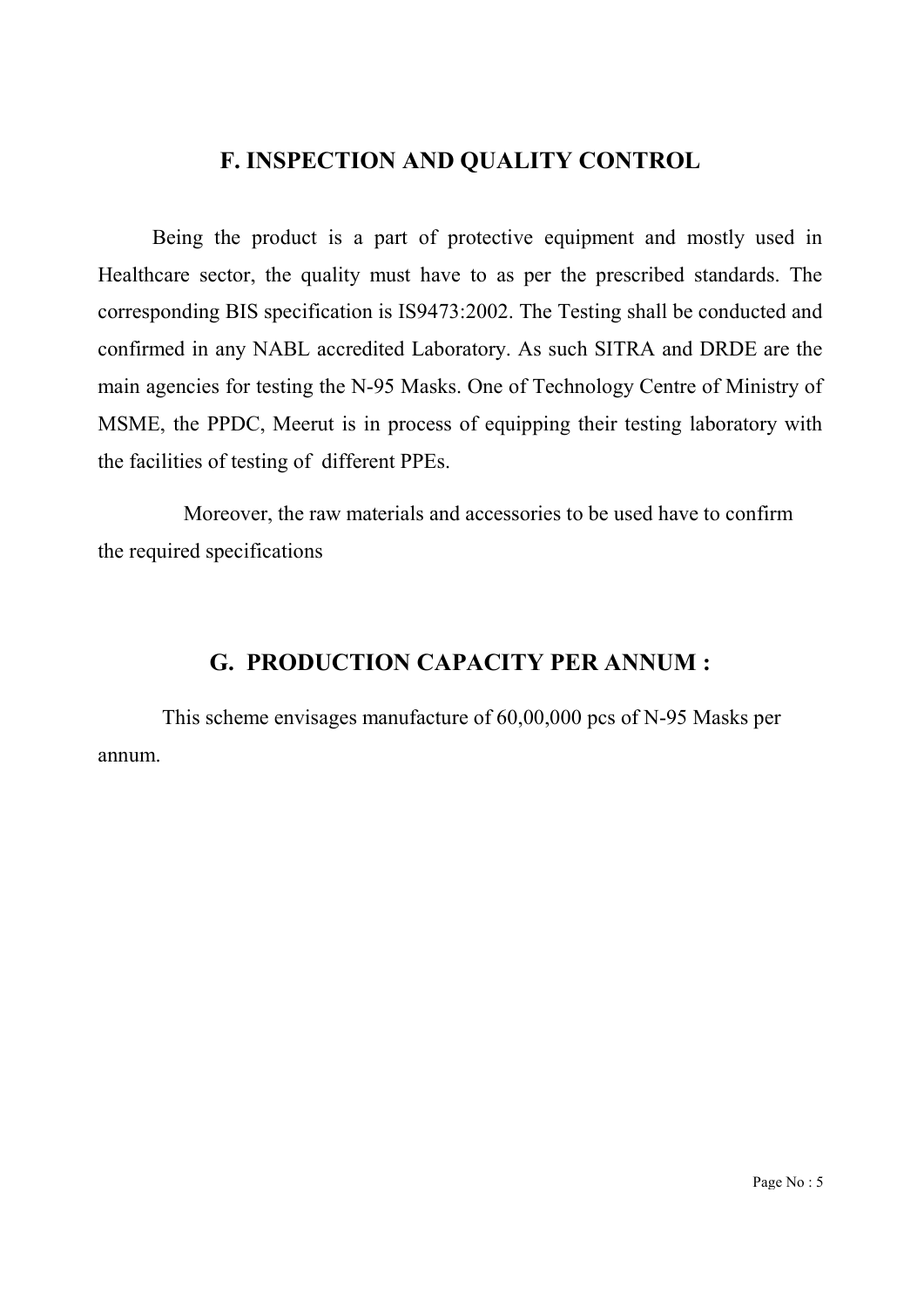## H. FINANCIAL ASPECTS

## 1. FIXED CAPITAL

# (a) Land & Building:

|     | <b>DESCRIPTION</b>                                   | <b>RATE</b>  | <b>AMOUNT</b> |
|-----|------------------------------------------------------|--------------|---------------|
| NO. |                                                      | (Rs.)        | (Rs.)         |
| 01  | Built-up Area on Monthly Rental basis - 4000 sq. ft. | $25$ per sq. | 1,00,000      |
|     |                                                      |              |               |
|     | <b>TOTAL</b>                                         |              | 75,000        |

## (b) Machinery and Equipment :

| SL. | <b>DESCRIPTION</b>                    |                 | <b>QTY</b> | <b>RATE</b> | <b>AMOUNT</b> |
|-----|---------------------------------------|-----------------|------------|-------------|---------------|
| NO. |                                       |                 |            | (Rs.)       | (Rs.)         |
| 01. | Fully Automatic N-95 Face mask making |                 | 1 set      | 1,75,00,000 | 1,75,00,000   |
|     | Machine Imported from Korean or Japan |                 |            |             |               |
|     | <b>Specification:</b>                 |                 |            |             |               |
|     | Machine Speed                         | $50-60$ pcs/min |            |             |               |
|     |                                       | 220V, 50 HZ or  |            |             |               |
|     | Voltage                               | required        |            |             |               |
|     | Power                                 | 8-10 KW         |            |             |               |
|     | Air Supply                            | $0.6 - 0.7$ Mpa |            |             |               |
|     | <b>Control Method</b>                 | <b>PLC</b>      |            |             |               |
|     | <b>Inspection Method</b>              | Photoelectric   |            |             |               |
|     | <b>Welding System</b>                 | Ultrasonic      |            |             |               |
| 02. | Compressor - 50 HP                    |                 |            | 1,00,000    | 1,00,000      |
| 03. | Online UPS - 10 HP                    |                 |            | 4,00,000    | 4,00,000      |
| 04. | <b>Respirator Valve Attacher</b>      |                 | 3          | 1,00,000    | 3,00,000      |
| 05. | <b>Auto Laser Printing Machine</b>    |                 |            | 8,00,000    | 8,00,000      |
| 06. | Sanitization Tunnel - UV Light        |                 |            | 1,00,000    | 1,00,000      |
| 07. | Furniture & Fixture                   |                 | LS         |             | 3,00,000      |
|     |                                       | <b>TOTAL</b>    |            |             | 1,95,00,000   |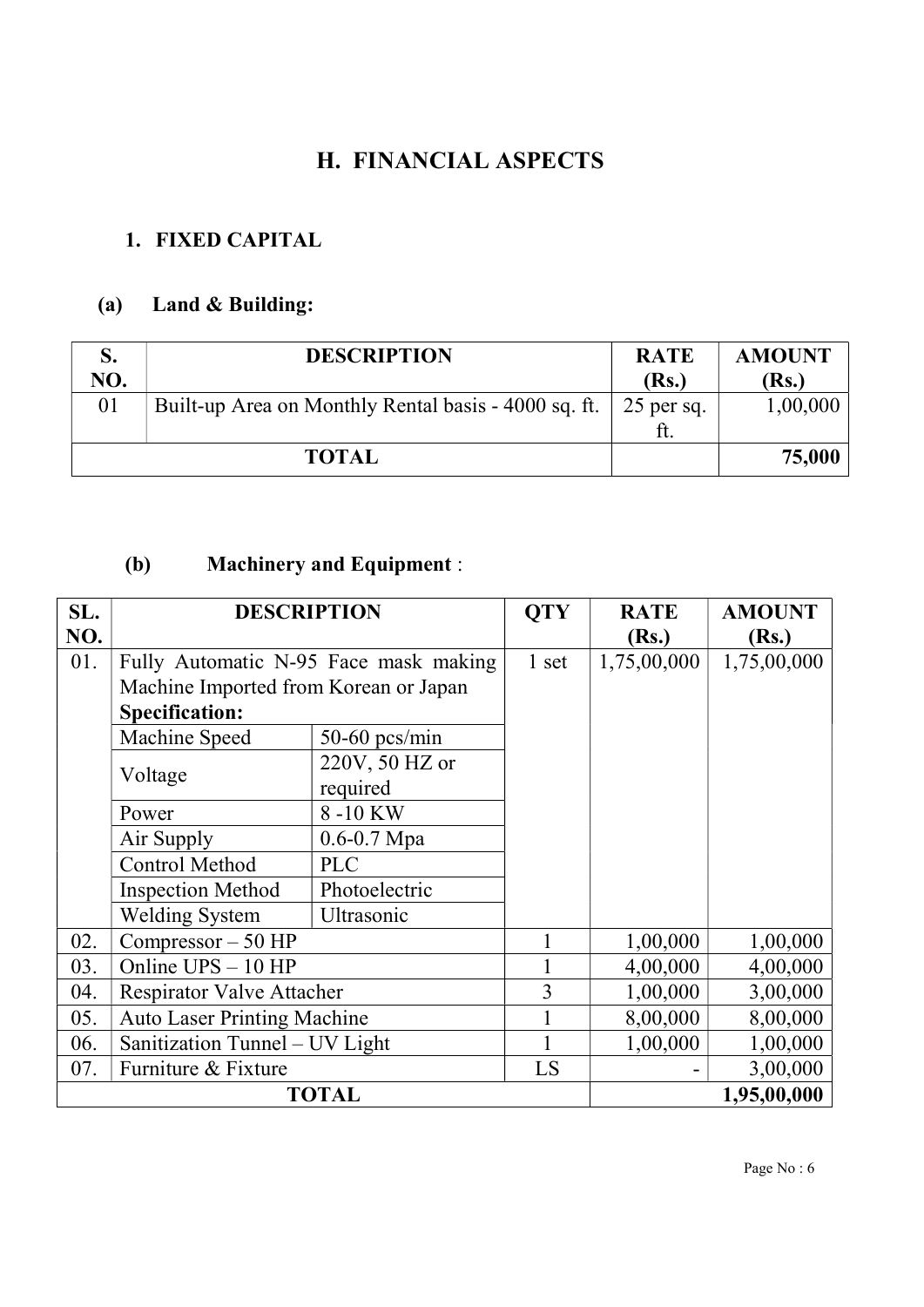# 2. WORKING CAPITAL PER MONTH

# (a) Raw Material Per Month :

| S.                 | <b>DESIGNATION</b>                       | SPEC.          | <b>QTY</b> | <b>RATE</b>              | <b>TOTAL</b> |
|--------------------|------------------------------------------|----------------|------------|--------------------------|--------------|
| NO.                |                                          |                |            | (Rs.)                    | (Rs.)        |
| 01.                | Surface Layer Water                      |                | 1000       | 250                      | 2,50,000     |
|                    | repellent non-woven fabric               | 50 GSM         | Kg.        |                          |              |
|                    | (Blue, White) $-1st$ Layer               |                |            |                          |              |
| 02.                | Middle Layer melt blown                  | <b>30 GSM</b>  | 600 Kg.    | 2,500                    | 15,00,000    |
|                    | (outer)- $2nd$ Layer                     |                |            |                          |              |
| 03.                | 3 <sup>rd</sup> Layer- Middle Layer melt | <b>30 GSM</b>  | 600 Kg.    | 2,500                    | 15,00,000    |
|                    | blown (Inner) – $3rd$ Layer              |                |            |                          |              |
| 04.                | Filter layer spun bond - 4th             | <b>30 GSM</b>  | 600 Kg.    | 500                      | 3,00,000     |
|                    | Layer                                    |                |            |                          |              |
| 05.                | White non-woven fabric                   | <b>30 GSM</b>  | 600 Kg.    | 300                      | 1,80,000     |
|                    | (Inner Layer) - 5 <sup>th</sup> Layer    |                |            |                          |              |
|                    | 37,30,000                                |                |            |                          |              |
|                    |                                          |                |            | Add Wastage $\omega$ 30% | 11,19,000    |
|                    |                                          |                |            | Total                    | 48,49,000    |
| 06.                | Ear Loop (Elastic) 2 pcs per             | $Sling - 5$    | 10         | 0.50                     | 5,00,000     |
|                    | Mask                                     | mm             | Lakh       |                          |              |
| 07.                | Nasal Line (Plastic) $-3$ mm             | $3 \text{ mm}$ | 5 Lakh     | $\overline{2}$           | 10,00,000    |
| 08.                | Packing Material                         |                | LS         |                          | 10,00,000    |
| 09.                | Other raw materials                      |                | LS         |                          | 1,51,000     |
| <b>Grand Total</b> |                                          |                |            |                          | 75,00,000    |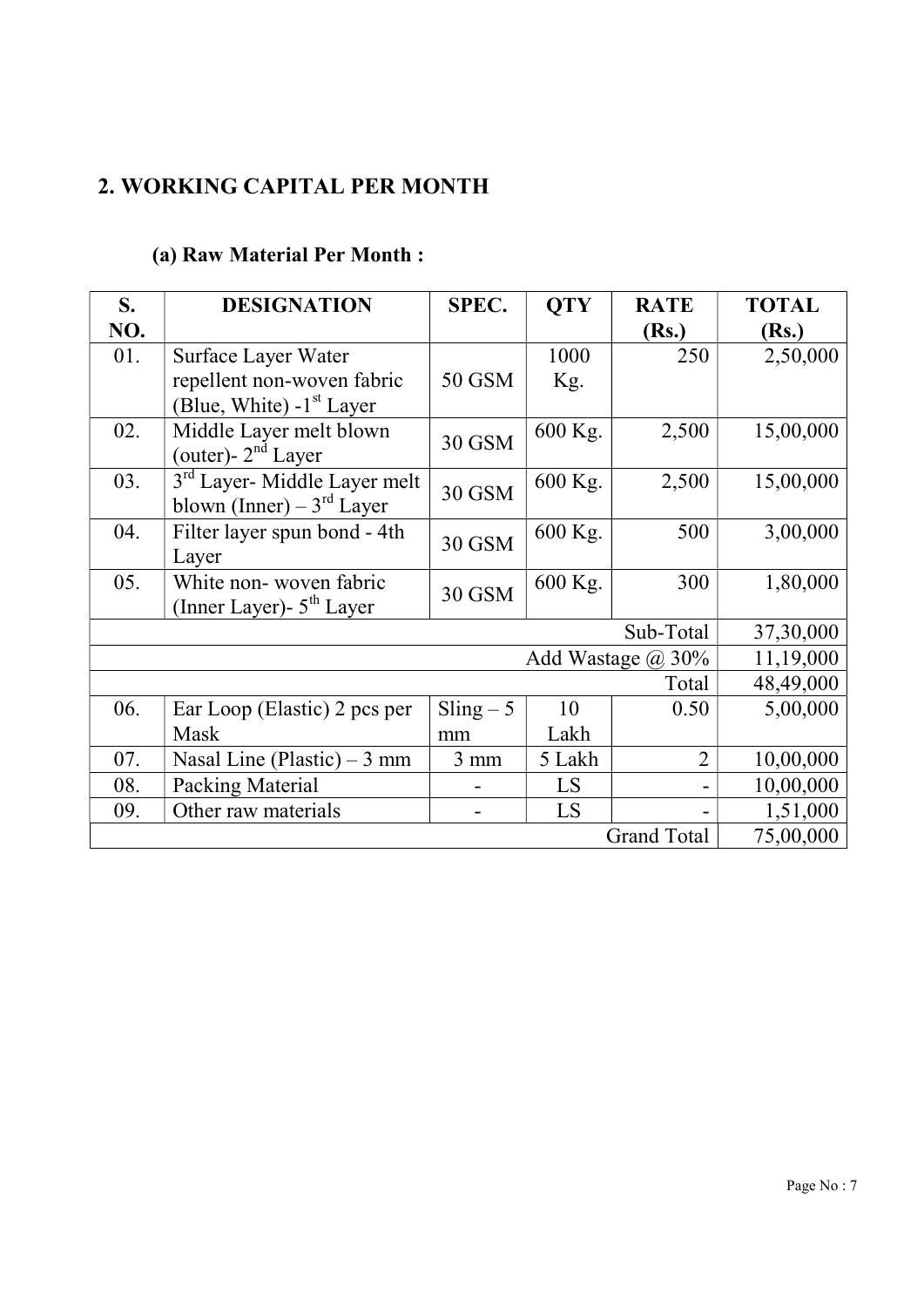## (b) Salaries & Wages Per Month :

| S.                | <b>DESIGNATION</b>         | NO. | <b>SALARY</b> | <b>TOTAL (Rs.)</b> |
|-------------------|----------------------------|-----|---------------|--------------------|
| NO.               |                            |     | (Rs.)         |                    |
| 01.               | <b>Works Manager</b>       | 01  | $40,000/-$    | $40,000/-$         |
| 02.               | <b>Marketing Manager</b>   | 01  | $40,000/-$    | $40,000/$ -        |
| 03.               | Supervisor                 | 01  | $30,000/$ -   | $30,000/$ -        |
| 04.               | Storekeeper-cum-Accountant | 01  | $20,000/-$    | $20,000/-$         |
| 05.               | <b>Skilled Workers</b>     | 04  | $20,000/-$    | $80,000/$ -        |
| 06.               | Unskilled worker           | 03  | $10,000/-$    | $30,000/$ -        |
| 07.               | Peon & Housekeeping staff  | 02  | $10,000/-$    | $20,000/$ -        |
| 08.               | Watchman                   | 02  | $10,000/-$    | $20,000/$ -        |
|                   | $2,80,000/-$               |     |               |                    |
| Perquisites @ 15% |                            |     |               | $42,000/-$         |
|                   | $3,22,000/-$               |     |               |                    |

## (c) Utilities Per Month :

| S.           | <b>DESCRIPTION</b> | OTY.         | <b>RATE</b> | <b>AMOUNT</b> |
|--------------|--------------------|--------------|-------------|---------------|
| NO.          |                    |              | (Rs.)       | <b>Rs.</b> )  |
| 01.          | Power              | 10,000 Unit  | $8/-$       | $80,000/-$    |
| 02.          | Water              | 10,000 Ltrs. | $16/-$      | $1,60,000/-$  |
| <b>TOTAL</b> |                    |              |             | 2,40,000/     |

## (d) Other Expenses Per Month :

| S.  | <b>DESCRIPTION</b>        | <b>QTY</b> | <b>RATE</b>              | <b>AMOUNT</b> |
|-----|---------------------------|------------|--------------------------|---------------|
| NO. |                           |            |                          | (Rs.)         |
| 01. | Advertisement & publicity |            |                          | $30,000/-$    |
| 02. | Consumable stores         |            |                          | $20,000/$ -   |
| 03. | Insurance                 |            |                          | $50,000/-$    |
| 04. | Misc.expenses             |            |                          | $10,000/-$    |
| 05. | Postage & stationery      |            | -                        | $10,000/-$    |
| 06. | Repair & maintenance      |            | $\overline{\phantom{0}}$ | $20,000/$ -   |
| 07. | Sales expenses            |            |                          | $25,000/-$    |
| 08. | Taxes                     |            |                          | $25,000/-$    |
| 09. | Telephone                 |            |                          | $15,000/-$    |
| 10. | Transport charges         |            |                          | $50,000/-$    |
|     | $2,55,000/-$              |            |                          |               |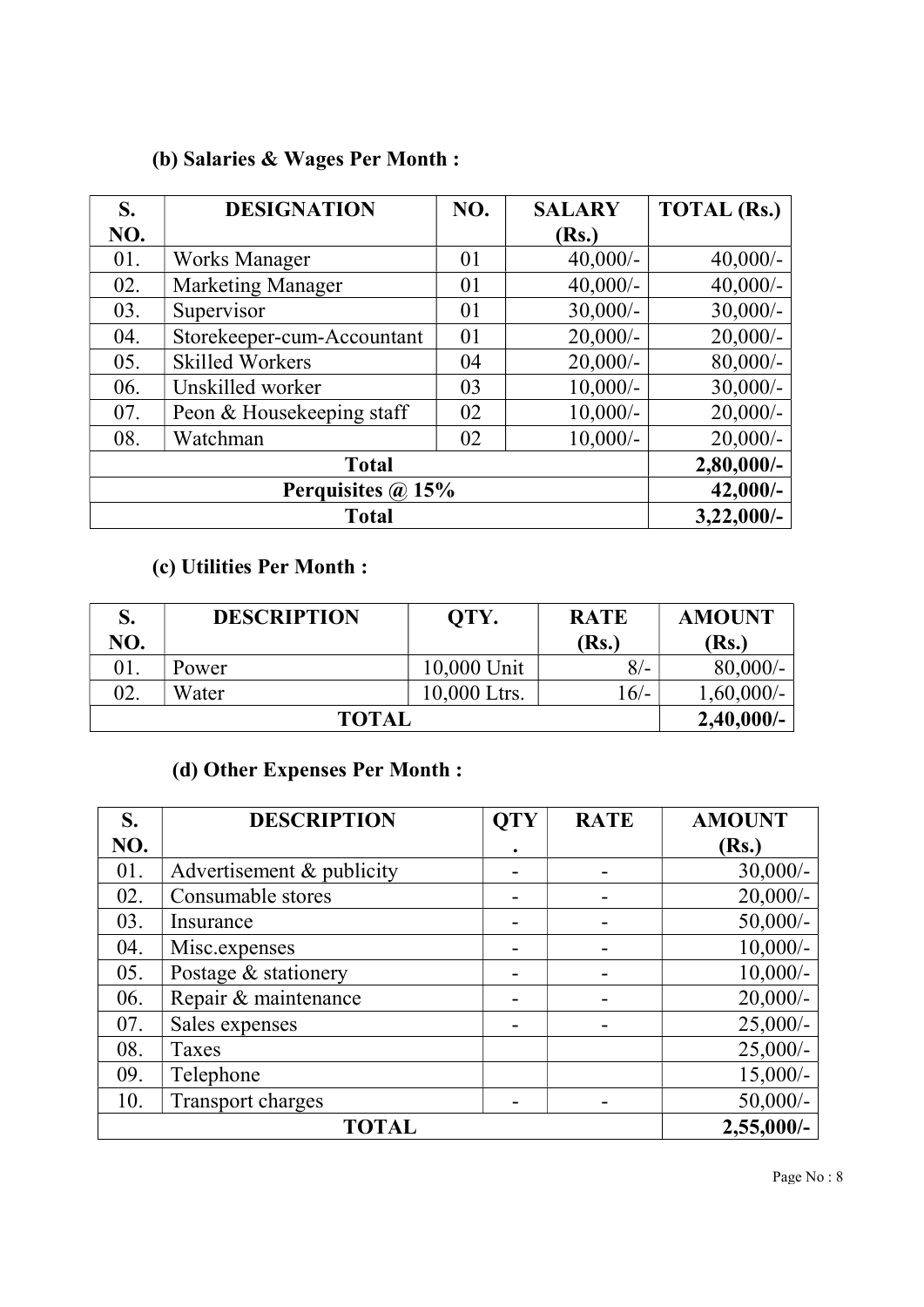#### RECURRING EXPENDITURE PER MONTH (Rs.):

| SI. | <b>DESCRIPTION</b>         | <b>AMOUNT</b> |
|-----|----------------------------|---------------|
| NO. |                            | (Rs.)         |
| 01. | Rent                       | $1,00,000/-$  |
| 02. | <b>Raw Materials</b>       | 75,00,000/-   |
| 03. | Salaries & Wages           | $3,22,000/-$  |
| 04. | <b>Utilities Per Month</b> | $2,40,000/-$  |
| 05. | Other Expenses             | $2,55,000/-$  |
|     | <b>TOTAL</b>               | 84,17,000/-   |

#### WORKING CAPITAL FOR 2 MONTHS

- $=$  Rs. 84,17,000/- X 2
- $=$  Rs. 1,68,34,000/-

#### PRE-OPERATIVE EXPENSES : Rs. 16,50,000/-

#### 3. TOTAL CAPITAL INVESTMENT :

Rs.

| <b>FIXED CAPITAL</b>                | $1,95,00,000/$ -  |
|-------------------------------------|-------------------|
| <b>WORKING CAPITAL FOR 2 MONTHS</b> | $1,68,34,000/$ -  |
| <b>PRE-OPERATIVE EXPENSES</b>       | $16,50,000/$ -    |
| <b>Total</b>                        | $3,79,84,000/-$   |
| or Say,                             | Rs. 3,80,00,000/- |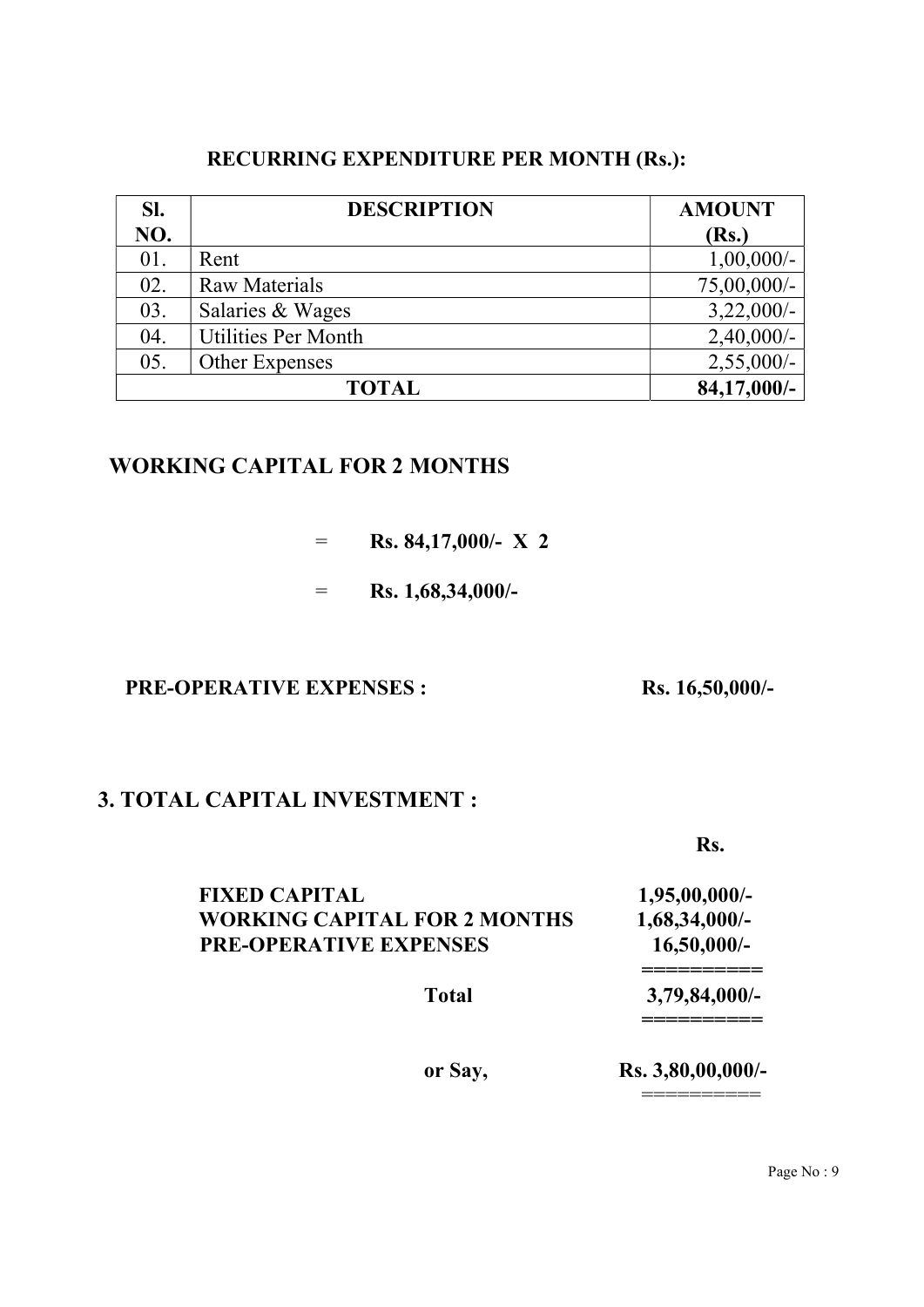## I. FINANCIAL ANALYSIS

## (a) Cost of Production Per Annum :

| S.  | <b>DESCRIPTION</b>                            | <b>AMOUNT (Rs.)</b> |
|-----|-----------------------------------------------|---------------------|
| NO. |                                               |                     |
| 01. | Recurring expenditure                         | $10,10,04,000/$ -   |
| 02. | Depreciation on Machineries $\omega$ 10%      | 19,20,000/-         |
| 03. | Depreciation on Building $\omega$ 5%          |                     |
| 04. | Depreciation on Office Furniture $\omega$ 20% | $60,000/$ -         |
| 06. | Interest on capital investment $(a)$ 16%      | $60,80,000/$ -      |
|     | <b>TOTAL</b>                                  | 10,90,64,000/-      |

### (b) Turn Over (Per Annum) :

|     | <b>ITEM</b>                  | <b>QUANTITY</b> | <b>RATE</b> | VALUE (Rs.)       |
|-----|------------------------------|-----------------|-------------|-------------------|
| NO. |                              | (PCS)           | (Rs.)       |                   |
| 01. | Technical ceramics (resistor | 60,00,000       | $24/-$      | $14,40,00,000/$ - |
|     | cores)                       |                 |             |                   |
|     | <b>TOTAL</b>                 |                 |             | $15,00,00,000/$ - |

### (c) Profit Per Annum : Rs.

| $14,40,00,000/$ - | Sales Per annum              |
|-------------------|------------------------------|
| $10,90,64,000/-$  | Cost of Production per annum |
| $3,49,36,000/-$   | Profit                       |

## (d) Profitability Analysis :

 Profit/annum \* 100 Net Profit Ratio = --------------------------- Sales/annum 3,49,36,000/- \* 100 = ------------------------------- 14,40,00,000/-

 $= 24.26\%$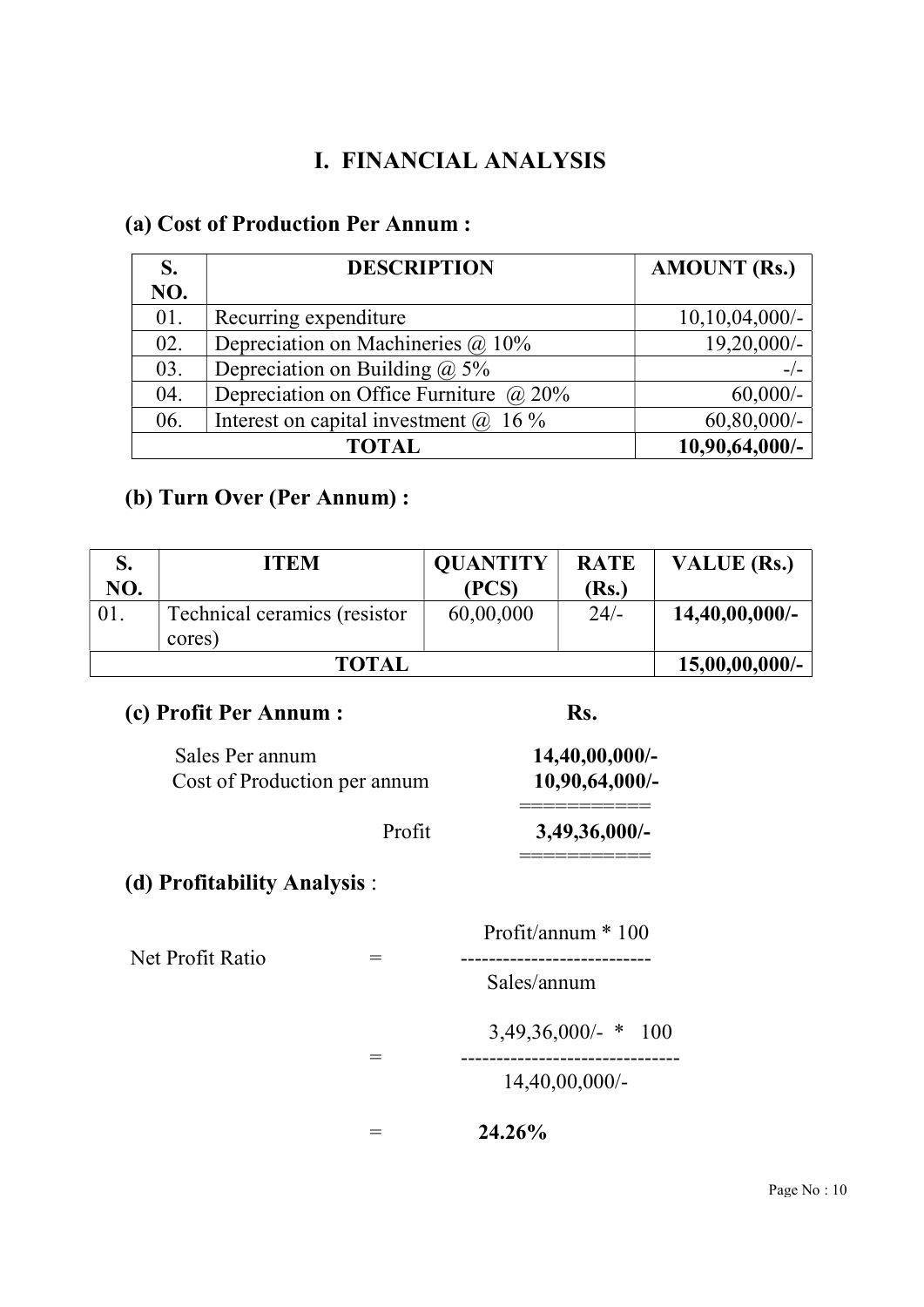#### (e) Rate of Return

| Rate of Return | Profit/annum $*100$      |  |
|----------------|--------------------------|--|
|                | Total Capital investment |  |
|                | $3,49,36,000/$ - * 100   |  |
|                | $3,80,00,000/$ -         |  |
|                | $91.93\%$                |  |

## (f) Break Even Point :

#### (i) Fixed cost per annum :

| S.  | <b>DESCRIPTION</b>                             | <b>AMOUNT</b>  |
|-----|------------------------------------------------|----------------|
| NO. |                                                | (Rs.)          |
| 01. | Rent                                           | $12,00,000/$ - |
| 02. | Depreciation                                   | 19,80,000/-    |
| 03. | Interest on investment                         | $60,80,000/$ - |
| 04. | Insurance                                      | $6,00,000/$ -  |
| 05. | 40% of salary and wages                        | 15,45,600/-    |
| 06. | $40\%$ of other expenses & Utilities excluding | $9,84,000/-$   |
|     | insurance                                      |                |
|     | TOTAL                                          | 1,23,89,600/-  |

(ii) Profit per annum  $=$  Rs. 3,49,36,000/-

 Fixed Cost/annum \* 100 Break Even Point = ------------------------------------------ Fixed cost/annum + profit/annum

1,23,89,600/- \* 100

1,23,89,600/- + 3,49,36,000/-

 $= 26.18 \%$ 

= ---------------------------------------